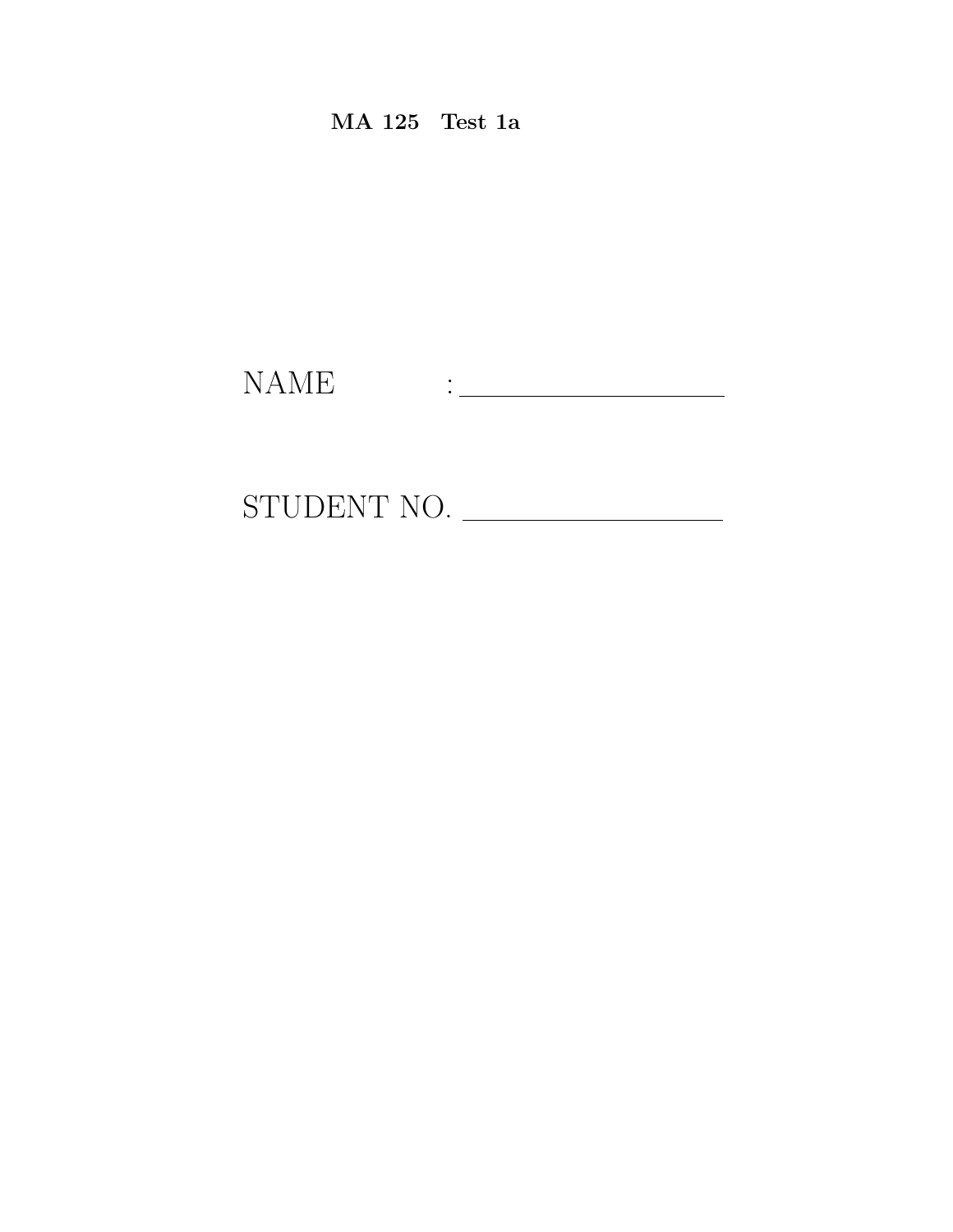2

$$
\lim_{x \to 4} \frac{x^2 - x - 12}{x - 4}
$$

| (2). | $\lim_{x\to 2}\frac{1-x}{x^2+1}$                         |  |
|------|----------------------------------------------------------|--|
|      |                                                          |  |
| (3). | $\lim_{x\to\infty}\frac{5x^2-19}{x^2+2}$                 |  |
|      |                                                          |  |
| (4). | $\lim_{x \to 2} \frac{-100}{(x-2)^2}$                    |  |
|      |                                                          |  |
| (5). | $\lim_{x \longrightarrow \infty} (\sqrt{9x^2 + x} - 3x)$ |  |
|      |                                                          |  |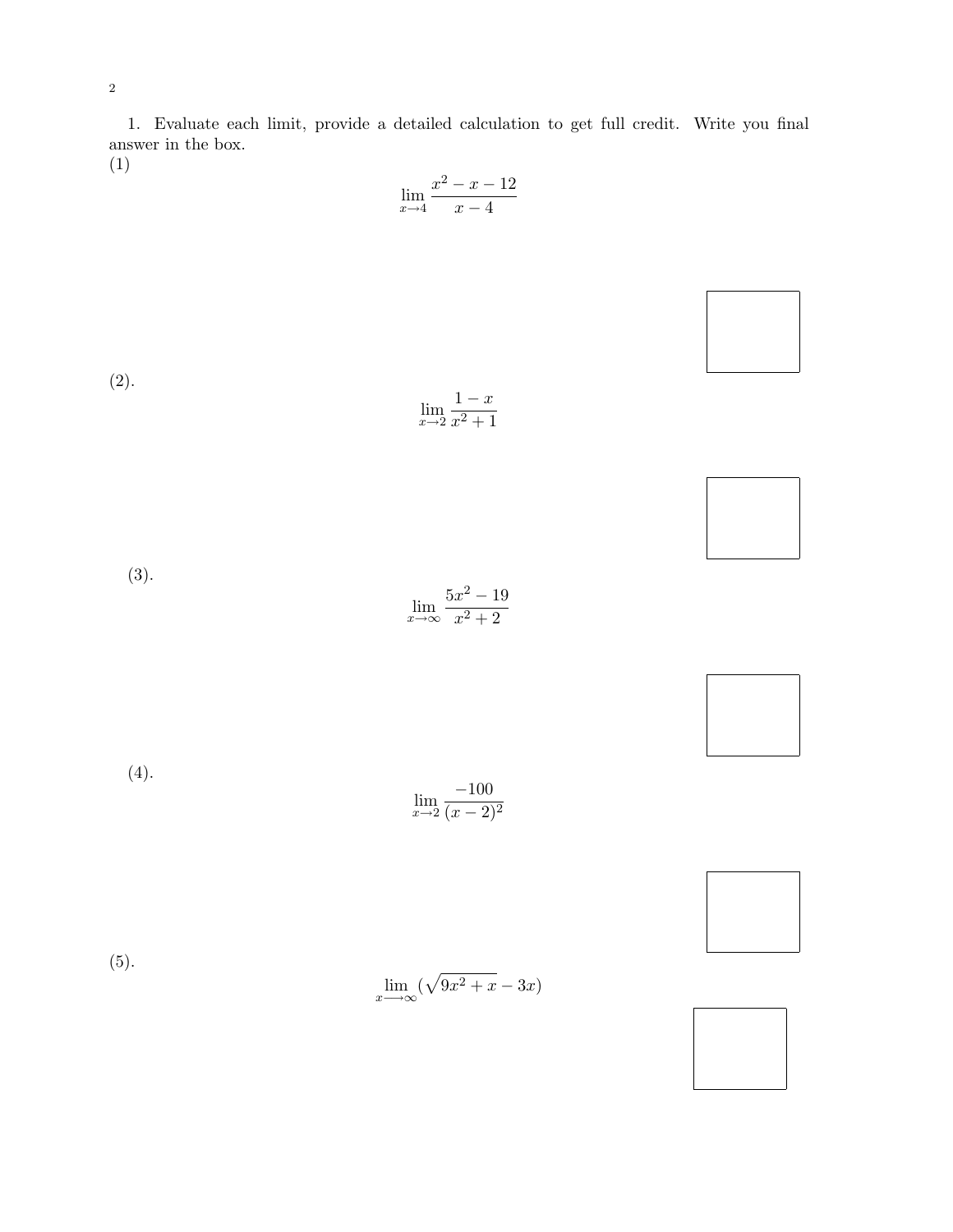2. If 
$$
f(x) = \begin{cases} 8x + 1, & x \le 1 \\ 2x + 4, & x > 1 \end{cases}
$$
.  
Find  $\lim_{x \to 1^-} f(x)$  and  $\lim_{x \to 1^+} f(x)$ 



2).  $G(x) = \sin^{-1}(x^2 - 1)$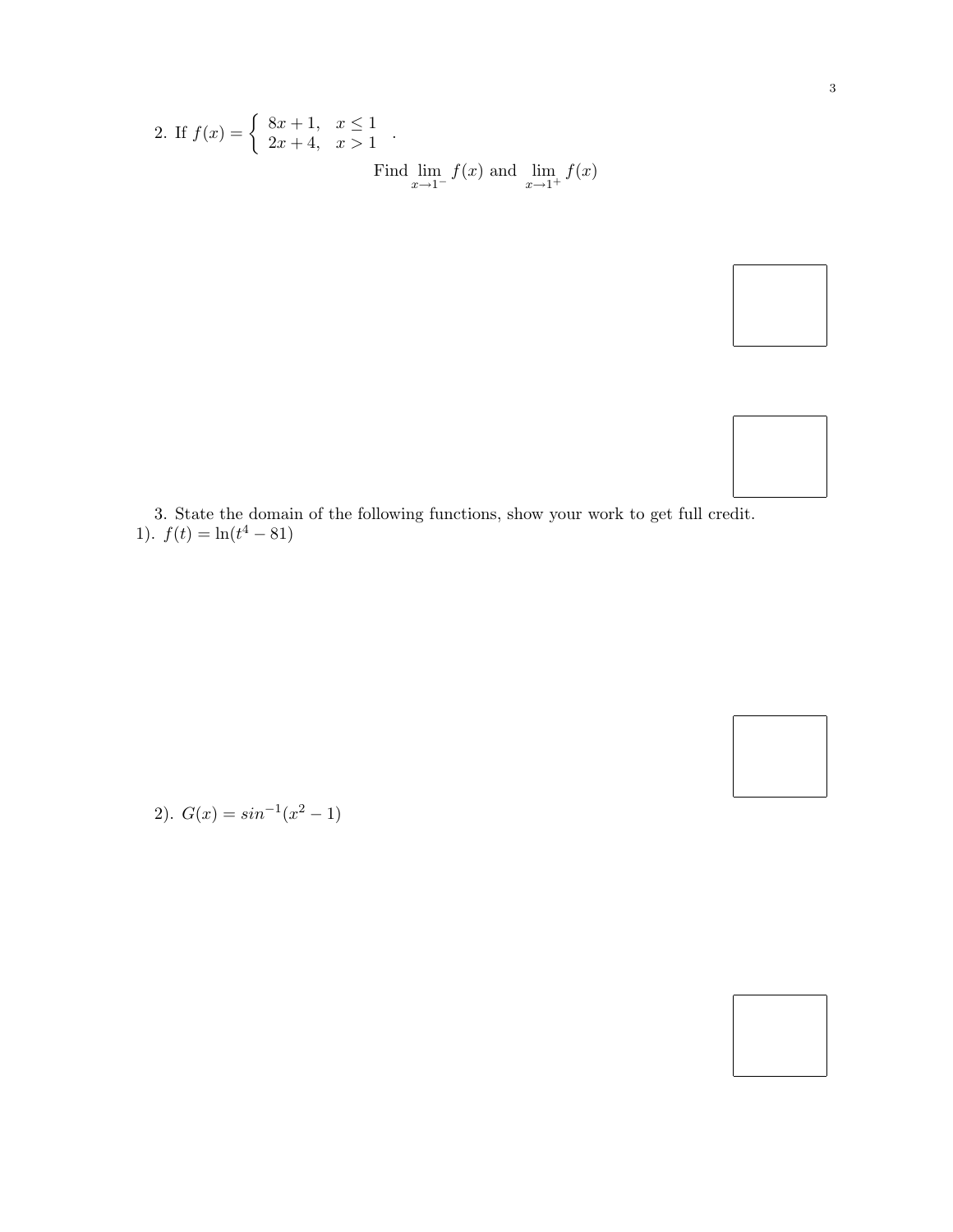4. Show that there is a root of  $\cos x = x$  in the specified interval  $(0, 1)$ .

5.(1) Use the definition of the derivative to obtain  $f'(x)$ , with  $f(x) = \frac{5x}{1+x^2}$ 



(2). Determine the equation of the line tangent to the graph of the function  $f(x) = 3x^2 - 6x$  at point  $(2,0)$ .

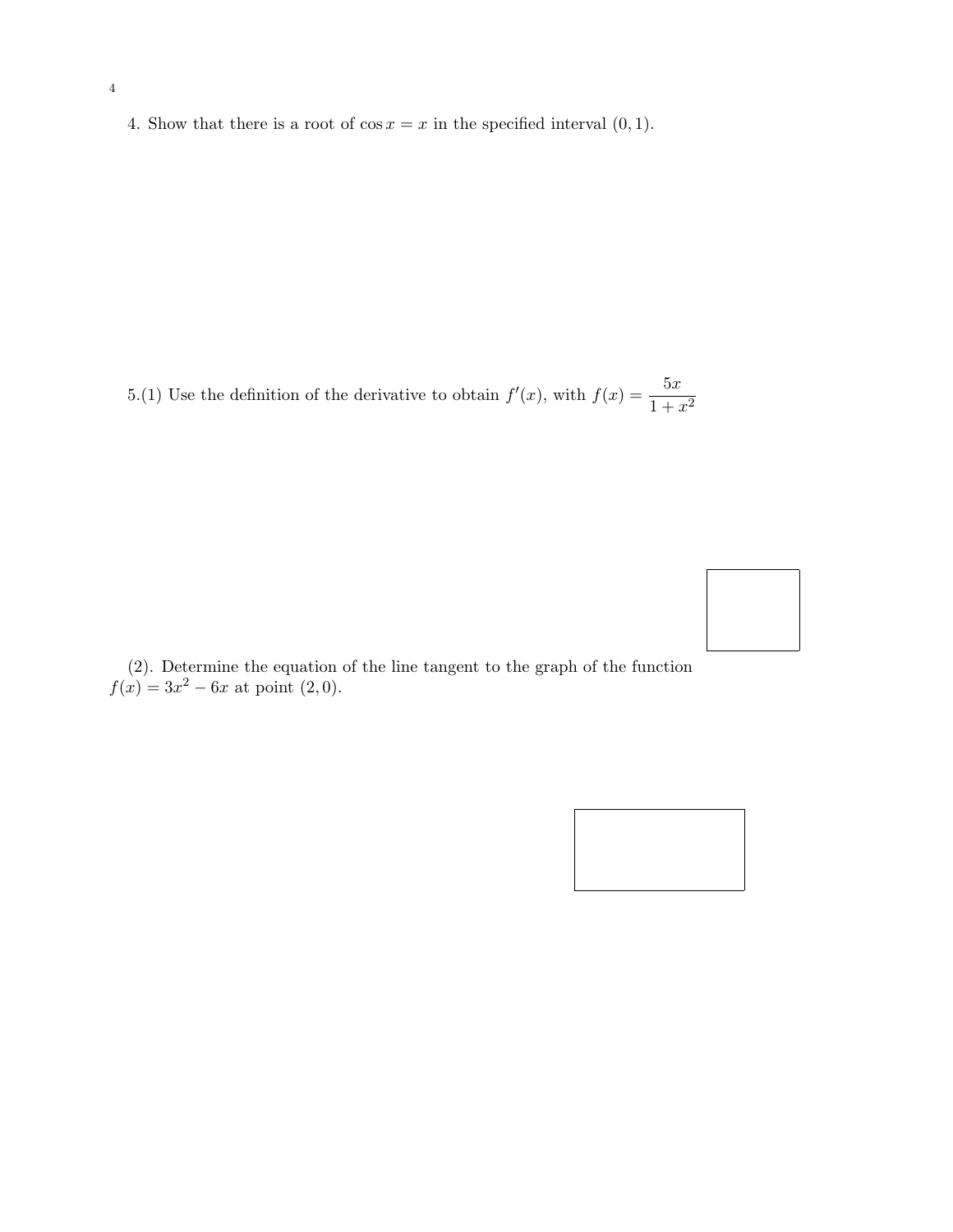6. Answer the questions on the basis of the graph of  $f$  shown in the figure above, write your answer  $a$  or  $b$  in the corresponding box to get credit. (1) Is  $f$  continuous at 1?

| a. Yes; b. No                          |                                   |  |  |  |
|----------------------------------------|-----------------------------------|--|--|--|
| $(2)$ Is f continuous at 2?            |                                   |  |  |  |
| a. Yes; b. No                          |                                   |  |  |  |
| $(3)$ Is f continuous at 0?            |                                   |  |  |  |
| a. Yes; b. No                          |                                   |  |  |  |
| (4) Does $\lim_{x\to 2} f(x)$ exist?   |                                   |  |  |  |
| a. Yes; b. No                          |                                   |  |  |  |
| (5) Does $\lim_{x\to 1^-} f(x)$ exist? |                                   |  |  |  |
| a. Yes; b. No                          |                                   |  |  |  |
|                                        | (6) Find $\lim_{x\to-\infty}f(x)$ |  |  |  |

(7) Find  $\lim_{x\to 0} f(x)$